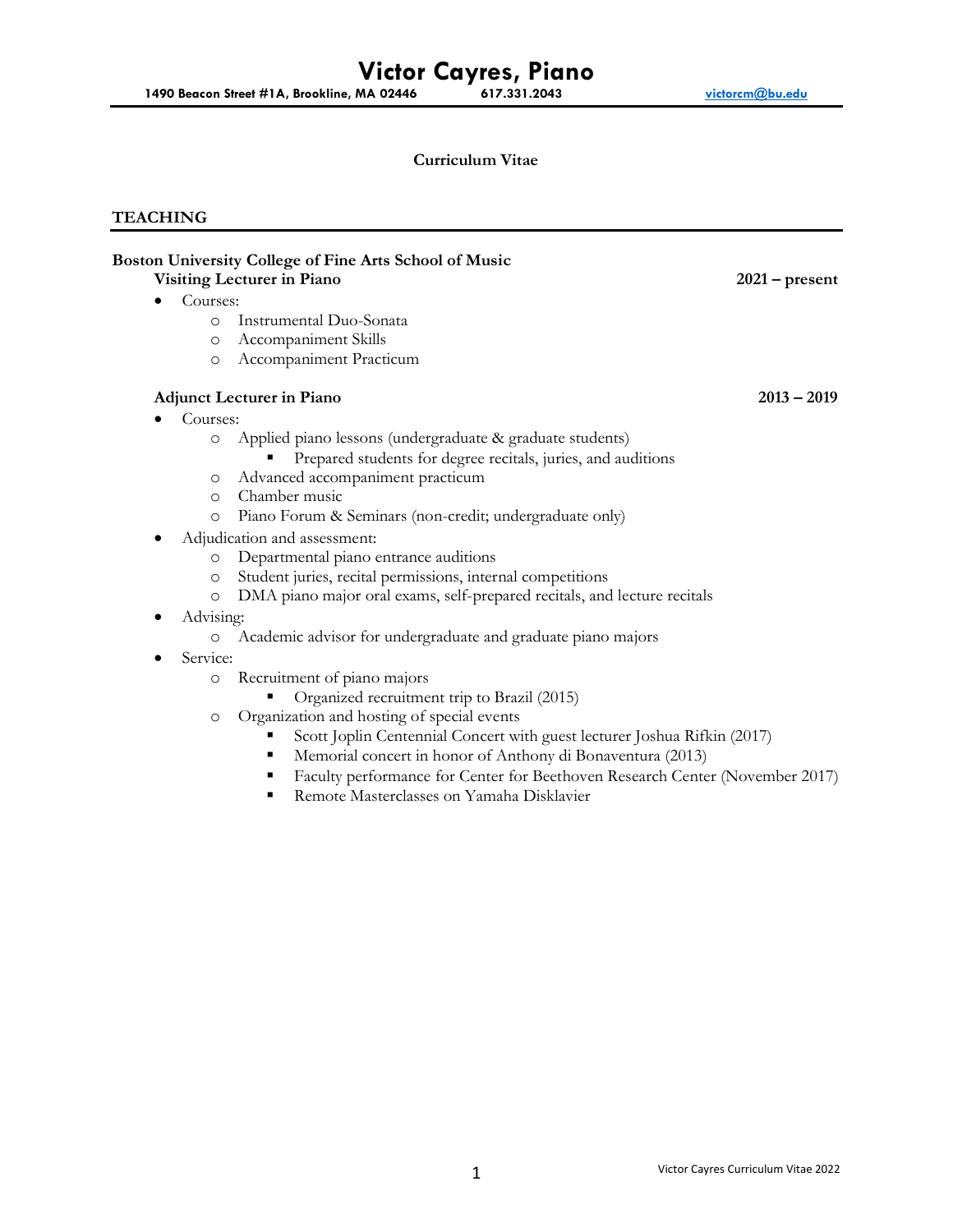**1490 Beacon Street #1A, Brookline, MA 02446 617.331.2043 [victorcm@bu.edu](mailto:victorcm@bu.edu)**

## **Eastern Illinois University, Department of Music**

#### **Piano Instructor and Keyboard Area Coordinator 2018 – present**

- Courses:
	- o Applied piano lessons (undergraduate & graduate students)
	- o Functional Piano Skills Classes
	- o Piano Literature
	- o Piano Pedagogy
	- o Independent Study Research Methods for graduate students
- Coaching:
	- o Student instrumentalists/vocalists for juries and degree recitals, plus external competitions and auditions
- Performance:
	- o Collaborate with students in degree and non-degree recitals, and masterclass appearances
	- o Collaborate with colleagues in faculty recitals
	- o Collaborate with guest artists in recital
- Adjudication:
	- o Departmental piano entrance auditions
	- o Student juries, recital permissions, internal competitions
- Service:
	- o Recruitment of piano and music majors

## **Boston University Tanglewood Institute**

## **Co-Director, Young Artists Piano Program 2018 – present**

- Teaching:
	- o Private lessons to high-school participants
	- o Masterclasses to assembled pianists from all teaching studios
- Performance:
	- o Present solo piano faculty recitals
	- o Perform chamber music in recital with faculty colleagues
	- o Participate in composition faculty recitals
- Administrative:
	- o Recruit, evaluate, and select top level students for the program
	- o Communicate with students/parents/guardians
	- o Communicate with Administrative Directors and faculty colleagues
	- o Attend production meetings
	- o Prepare curricular structure and programming
	- o Organize and manage all elements of guest artists' visits, masterclasses, recitals
		- Guest artists in the past included Yefim Bronfman, Emanuel Ax, Jon Nakamatsu, Kathy Chi, Lydia Artymiw, Kirill Gerstein, and Frederic Chiu
	- o Organize student lesson and performance schedules (remote and in-person)
	- o Prepare written drafts of all piano performance programming events
	- o Record and archive performances
	- o Support Yamaha Disklavier technology in recitals, masterclasses, and lessons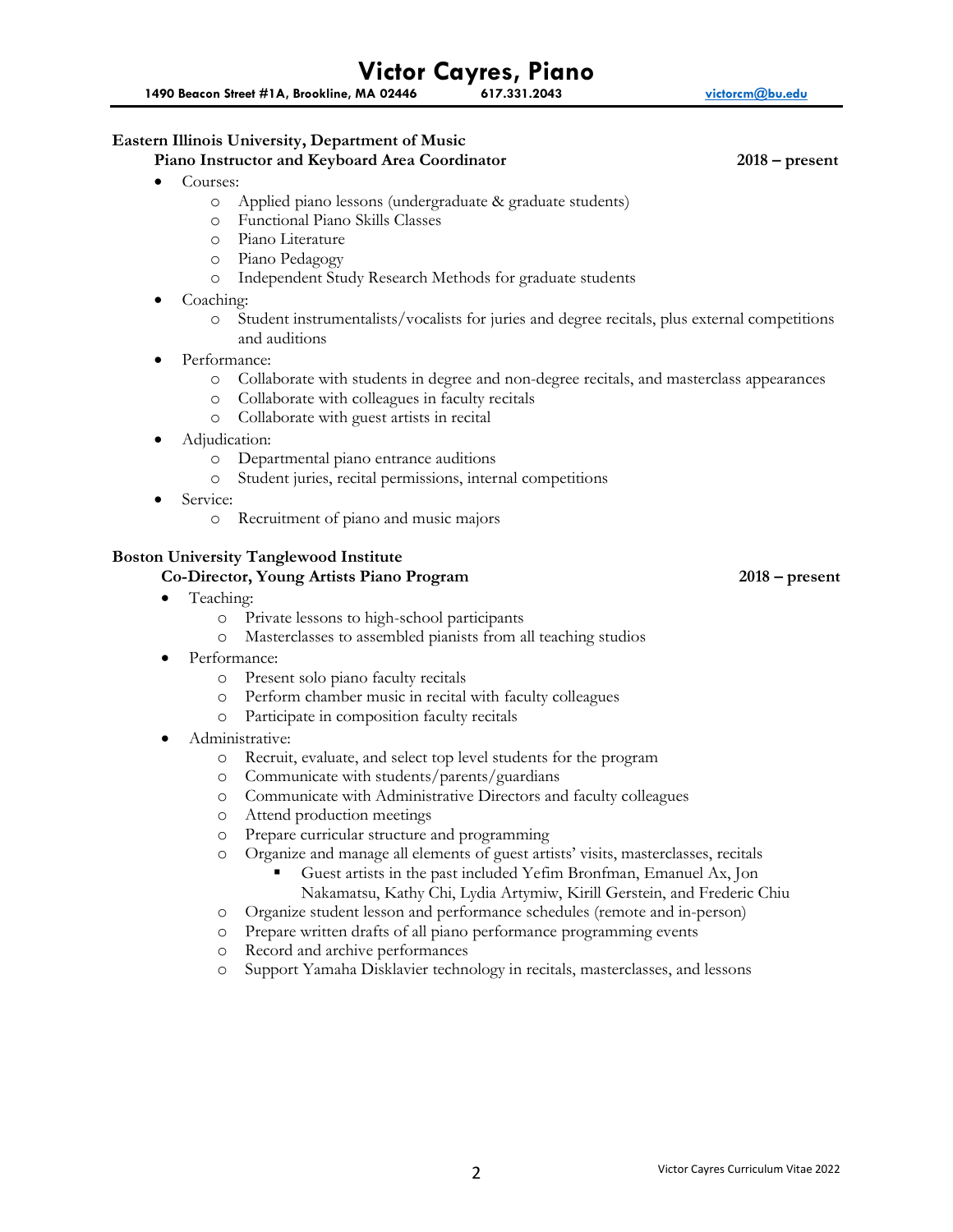|           | <b>New England Conservatory Preparatory School</b>                                                                       |                  |
|-----------|--------------------------------------------------------------------------------------------------------------------------|------------------|
|           | Piano Faculty                                                                                                            | $2017$ – present |
| $\bullet$ | Teach pre-college level students                                                                                         |                  |
|           | Prepare students for recitals, competitions, evaluations                                                                 |                  |
| ٠         | Adjudicate competitions                                                                                                  |                  |
| $\bullet$ | Monitor workshops and recitals                                                                                           |                  |
|           | Boston University Tanglewood Institute Young Artists Piano Program<br><b>Guest Artist Teacher</b>                        | $2012 - 2016$    |
|           | Taught individual piano lessons and chamber music at pre-college level, ages 14-18                                       |                  |
| ٠         | Taught performance class in preparation for recitals                                                                     |                  |
| $\bullet$ | Provided technical support for Yamaha Disklavier in recitals, masterclasses, and lessons                                 |                  |
| $\bullet$ | Performed solo and lecture recitals                                                                                      |                  |
| $\bullet$ | Taught masterclasses                                                                                                     |                  |
|           | <b>Boston University College of Fine Arts School of Music</b>                                                            |                  |
|           | <b>Graduate Teaching Assistant</b>                                                                                       | $2009 - 2012$    |
| ٠         | Taught group piano classes                                                                                               |                  |
| $\bullet$ | Taught individual piano lessons for music-majors, music-minors, non-music majors, graduate and<br>undergraduate students |                  |
|           | Prepared students for recitals, juries, and auditions                                                                    |                  |

# **New England Conservatory of Music**

# **Graduate Teaching Assistant 2005 – 2007**

- Taught group piano classes for non-majors, undergraduate students
- Taught private lessons for non-majors, undergraduate students
- Prepared students for juries and recitals

# **University of São Paulo, Brazil**

# **Student Teaching Assistant 1999 – 2004**

- Taught private lessons for undergraduate students
- Taught performance class in preparation for recitals
- Performed recitals
- Oversaw teaching curriculum and lesson preparation of piano teachers at social project GURI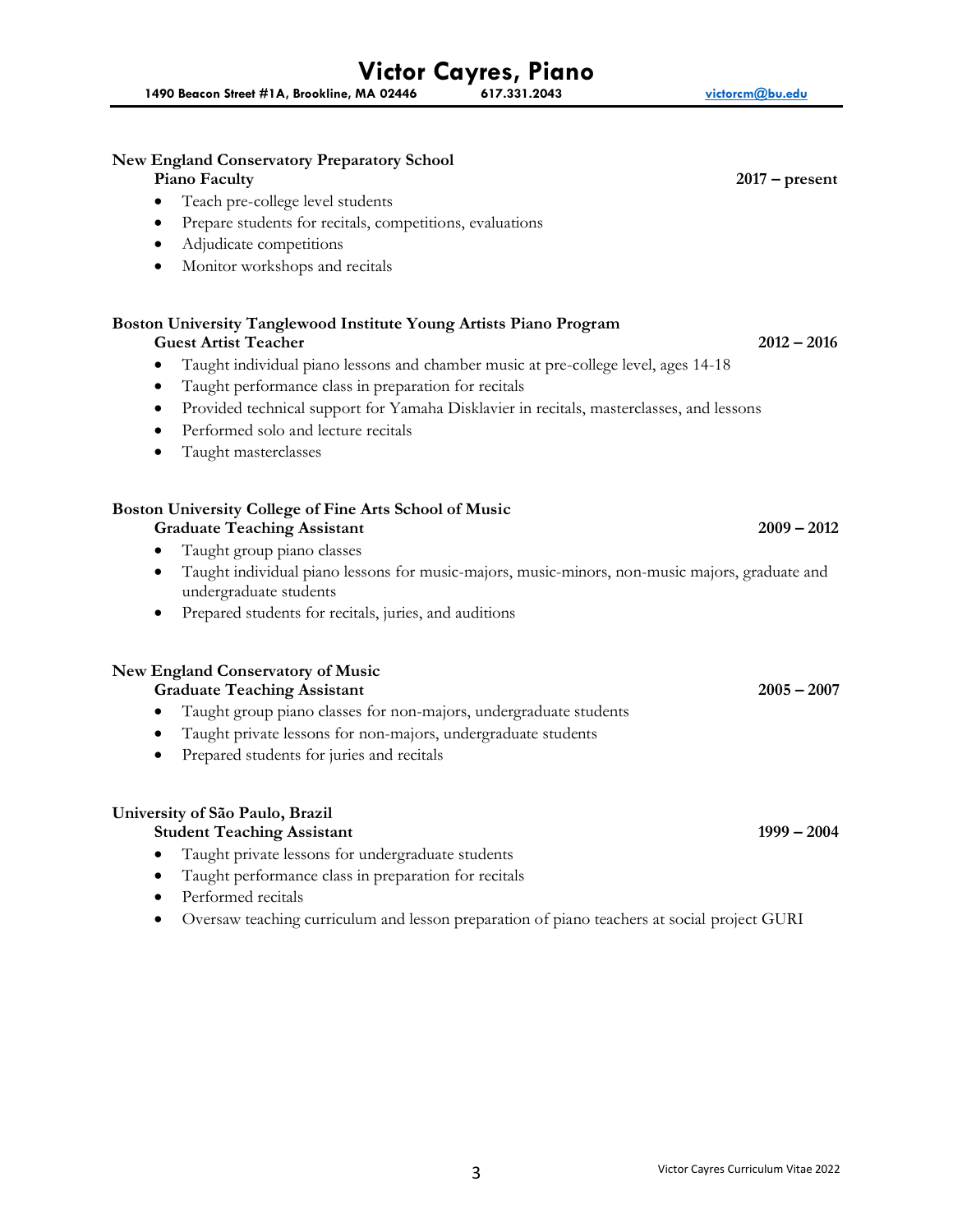## **INVITED MASTERCLASS TEACHING**

#### **Boston University Tanglewood Institute Young Artists Piano Program**

- o Online Masterclass Series. March 25, 2021
- o Groton Library, Lenox, MA. July 4 & August 7, 2019
- o West Theatre, Lenox, MA. August 3, 2018
- o West Theatre, Lenox, MA. July 22, 2016

**Colorado State University School of Music, Theatre and Dance**; Fort Collins, CO. April 12, 2019

**Millersville University**, utilizing Yamaha Disklavier at Boston University

- o February 16, 2019
- o November 11, 2017

**Claflin University Department of Music**; Orangeburg, SC. November 9, 2017

**Western Washington University Department of Music**; Bellingham, WA. Residency May 1-5, 2017

**East Tennessee State University Music Department**; Johnson City, TN. April 19, 2017

**Universidade de São Paulo**, Escola de Comunicações e Artes, Department of Music, São Paulo, Brazil. June 16, 2016

**University of Connecticut Department of Music**; Storrs, CT. March 27, 2016

## **COMPETITION ADJUDICATION**

#### **International**

• ENKOR Piano & Violin virtual competition, based in Düsseldorf, Germany. July 13, 2015

#### **National**

• Sejong Online Music Competition; Chicago, IL. November 1, 2020

## **Regional**

Illinois

- Illinois MTNA and NH MTNA Online Piano Competitions, Junior/Senior Divisions
	- o November 2021
	- o November 2020
	- o November 2019
- Youth Symphony Concerto Competition at Youth Music Illinois; Peoria, IL. December 9, 2019
- ISMTA Competition South at Millikin University School of Music; Decatur, IL. October 13, 2019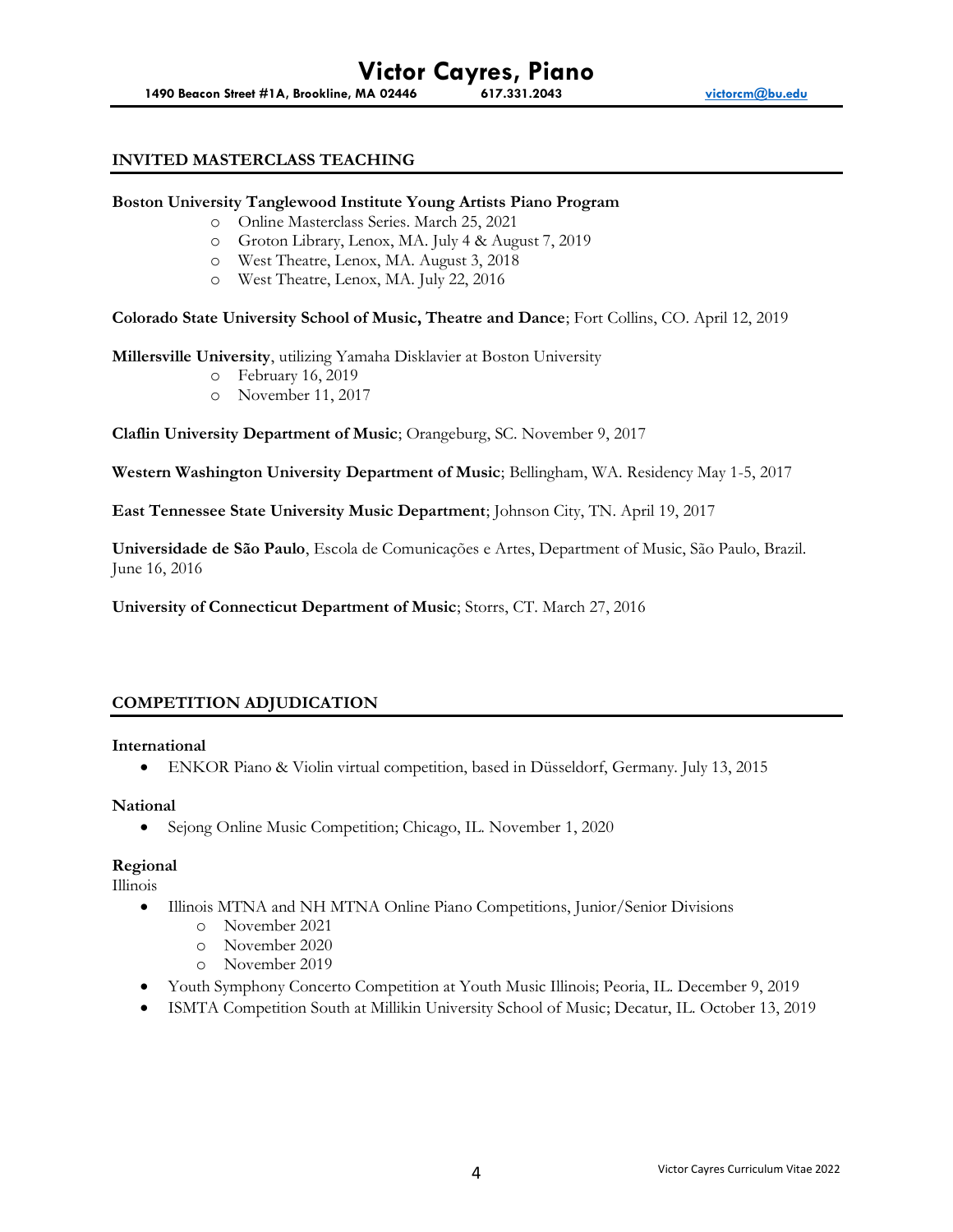New England

- Steinway Society of Massachusetts Piano Competition; Boston, MA. June 2 & 3, 2018
- Sally Chapin Piano Competition at Indian Hill Music; Littleton, MA. April 30, 2018
- Mildred Freiburg Middle School Competition at M. Steinert and Sons; Boston, MA. April 7, 2018
- New Hampshire MTNA Competition at St. Paul's School, Concord-NH. November 12, 2017
- 49th Annual Bay State Contest, Piano Division, MMTA, at Boston Conservatory at Berklee; Boston, MA. May 13, 2017
- Boston Symphony Orchestra Concerto Competition at Symphony Hall; Boston, MA. March 14 & 29, 2017
- MTNA Eastern Division Competition, Regional Level, at BU College of Fine Arts; Boston, MA. January 8, 2017
- Steinway Society of Massachusetts Piano Competition at Steinert Hall; Boston, MA. May 30 & 31, 2015

# **Institutional**

- Walnut Hill School for the Arts Concerto Competition at the Annual Music Festival at Walnut Hill Chinese Foundation for the Performing Arts. Natick, MA
	- o July 27, 2018
	- o July 28, 2017
	- o July 29, 2016
	- o July 31, 2015
- Boston Conservatory at Berklee College of Music Piano Competition; Boston-MA. April 18, 2018
- Boston University School of Music Concerto Soloists Competition Piano Preliminary Round; Boston, MA
	- o February 13, 2018
	- o February 5, 2015
- Phillips Exeter Academy All-School Concerto Competition at Forrestal-Bowld Music Center, Exeter, NH. February 11, 2018
- Boston University Richmond Piano Competition at BU College of Fine Arts; Boston, MA. April 22, 2016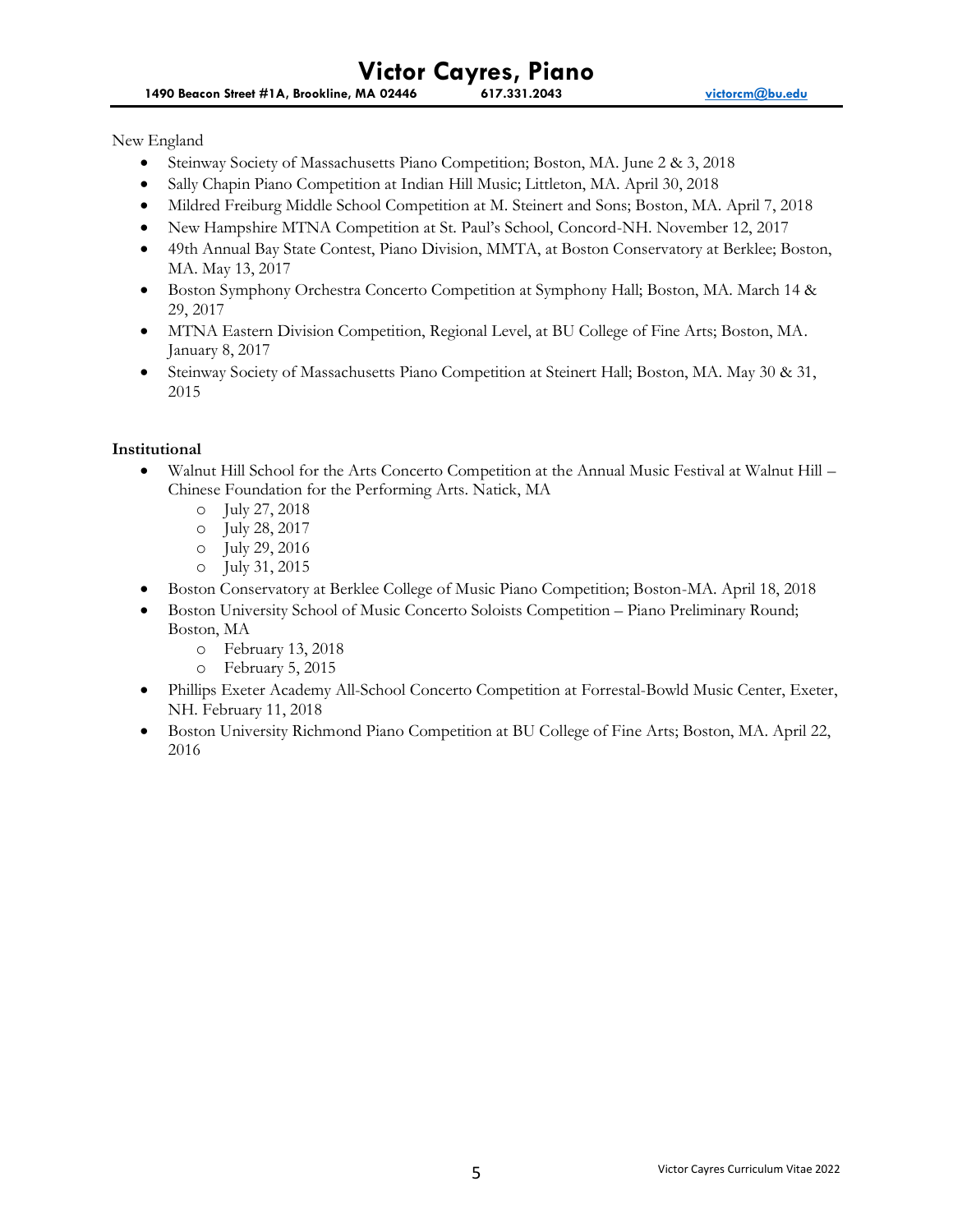## **PERFORMANCE ACTIVITES**

#### **Recordings**

- *Laberintus*: Soul of Latin America. Music for cello and piano (2019)
- John H. Wallace: *Pale Reflections*, Centaur Records (2016)
- Joseph Summer's The Shakespeare Concert Series 6: *No Enemy but Winter and Rough Weather*, Navona Records (2016)
- Music of David Owens: *Raking the Snow*, Albany Records (2015)
- Joseph Summer's The Shakespeare Concert Series 5: *Full Fathom Five*, Navona Records (2015)

## **Chamber Concerts**

- Tour of South Korea and Taiwan with violinist Ji Myung Kim, August 15-27, 2022
- Recital with Ensemble D'Amici at Ulsan University and Daejeon University, South Korea. June 1- 3, 2022
- Recital with NEC Faculty, "Salute to Piazzolla". NEC Jordan Hall, Boston. April 3, 2022
- Recital with Kee Kim (cello, Parker String Quartet); Harvard University Paine Hall. December 10, 2021 & January 23, 2022
- Easton Chamber Music Festival; Easton, MA. June 25-26, 2021
- Steinway Society of Massachusetts Concert Series; Boston, MA. April 29, 2021
- 27th Annual Music Festival at Walnut Hill Chinese Foundation for the Performing Arts; Walnut Hill School for the Arts. Natick, MA. July 27, 2018
- Concert with cellist Emmanuel Feldman and double-bassist Pascale Delache, livestreamed from Boston's Futura Productions Studio and sponsored by Spruce Peak Performing Arts Center, Stowe, VT. January 28, 2021
- Pre-recorded performance for Notes of Hope: Music for the Frontline; Boston, MA. May 31, 2020
- Boston University School of Music; Boston, MA
	- o February 8, 2020 chamber music faculty
	- o March 3, 2019– chamber music faculty
	- o November 11, 2017 with Daniel Doña, viola
	- o April 3, 2017 World Premiere of chamber works by David Owens
- Faculty chamber programs at Eastern Illinois University; Charleston, IL
	- o February 7, 2020 Faculty Showcase Concert
	- o January 27, 2020
	- o November 18, 2019
	- o November 5, 2019
	- o October 24, 2019
	- o April 10, 2019
	- o February 22, 2019
	- o University of Illinois; Champaign, IL. November 14, 2019
- Piano 4-hands recitals with Heeyeon Chi
	- o New England Conservatory; October 27, 2019
	- o Longwood Towers, Brookline, MA. June 9, 2019
	- o James Library; Norwell, MA. January 27, 2019
	- o Steinert & Sons; Natick, MA. November 13, 2017
- Society of Composers: Region V Conference 2019 at Eastern Illinois University; Charleston, IL. October 11 & 12, 2019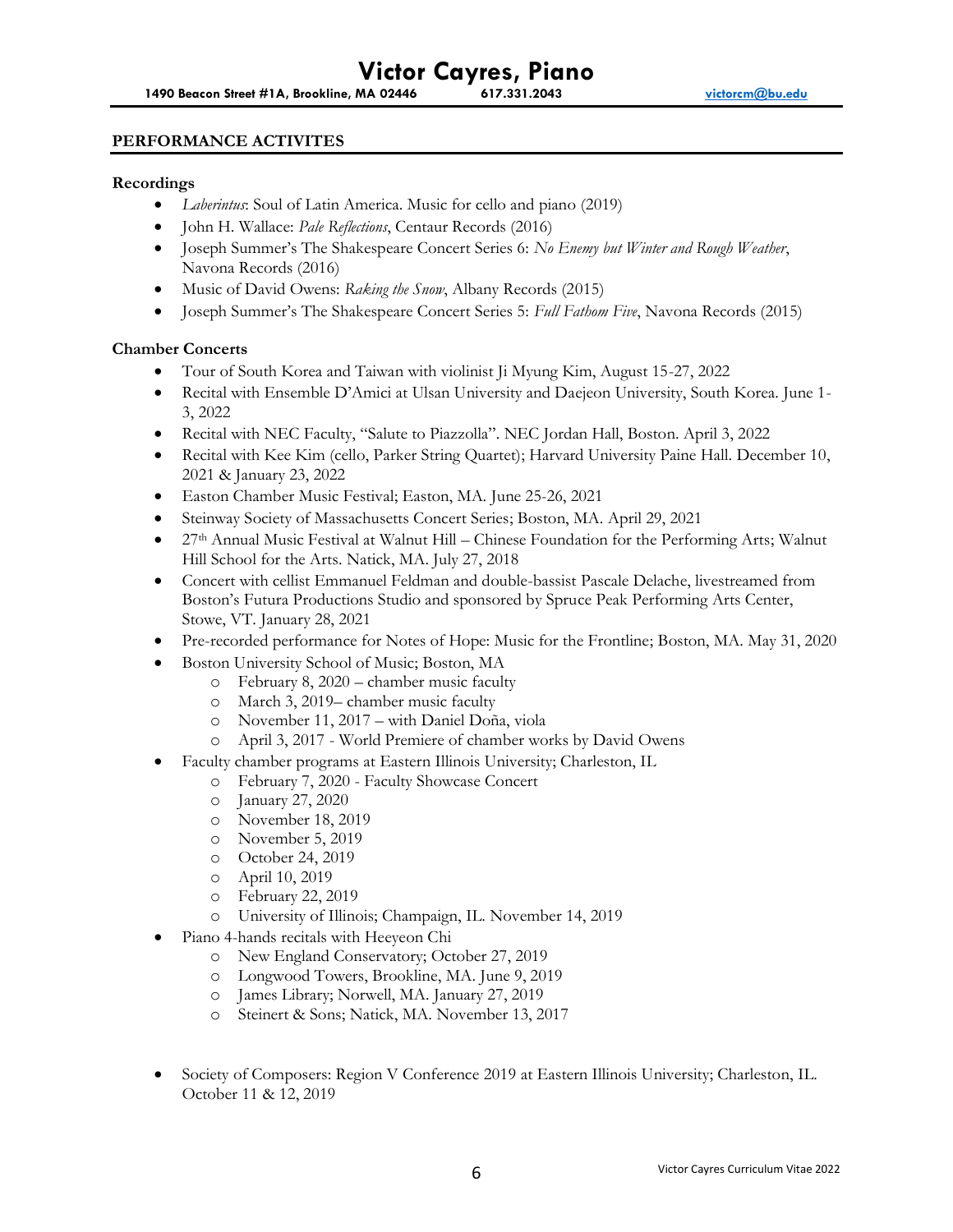**1490 Beacon Street #1A, Brookline, MA 02446 617.331.2043 [victorcm@bu.edu](mailto:victorcm@bu.edu)**

- Cello and Piano recital sponsored by Chinese Foundation for Performing Arts; New England Conservatory Burnes Hall; Boston, MA. August 10, 2019
- Boston University Tanglewood Institute Young Artists Piano Program; Lenox, MA
	- o July 2 & 29, 2019 faculty chamber concerts
	- o July 14, 2016 music for two pianos with Boaz Sharon, piano
- Arneis String Quartet
	- o June 14, 2019 St. Paul Church, Brookline, MA
	- o October 15, 2017 Clark Museum, Williamstown, MA
	- o September 19, 2014 works by John Wallace
- Fellow at SphinxConnect 2018, representing Boston University School of Music and Boston University Tanglewood Institute. February 1-4, 2018
- Concert with Alan Starovoitov, baritone, at Harvard Music Association; Boston, MA. October 23, 2017
- Music in Action: Concert for Political Asylum/Immigration Representation Project; College Club of Boston. September 24, 2017
- Concert with Hyun Jung Kim, violin; Carnegie Hall Weill Recital Hall; New York, NY. June 5, 2017
- Recital with Aristides Rivas, cello; Longy School of Music; Cambridge, MA. February 27, 2017
- Concert with Boston Triplets (violin, cello, and piano); Fundação Maria Luisa e Oscar Americano; São Paulo, Brazil. June 19, 2016
- Concert with contemporary ensemble "ALEA"; Boston University Tsai Performance Center; Boston, MA. April 19, 2015
- Concert with Bayla Keyes, violin and Michael Reynolds, cello for "Music for Food;" Boston University Tsai Performance Center; Boston, MA. March 17, 2015
- Concert with Camargo Guarnieri String Quartet; Fundação Maria Luisa e Oscar Americano; São Paulo, Brazil. September 18, 2013
- Guest artist in recitals with French Horn faculty members William VerMeulen, Peter Kurau, and Gustavo Camacho at Interlochen Center for the Arts; Interlochen, MI
	- o June 15-20, 2014
	- o June 14-19, 2013

## **Solo Piano Recitals**

- Eastern Illinois Music Summer Program; Charleston-IL. July 20, 2021
- Newton Lifetime Learning Music Program; Newton, MA. May 24, 2021
- Jewish Community of Greater Stowe; Stowe-VT. May 5, 2021
- Steinway Society of Massachusetts Concert Series; Boston, MA. April 29, 2021
- Harvard Music Association; Boston, MA. February 12, 2021
- ISMTA Conference Faculty Showcase Recital; Eastern Illinois University Recital Hall; Charleston, IL. November 2, 2019
- Tchaikovsky Conservatory; Moscow, Russia
	- o May 22-27, 2019
	- o May 17-19, 2018
- Moscow State University of Culture and Arts; Moscow, Russia
	- o May 22-27, 2019
	- o May 17-19, 2018
- Crocker Art Museum; Sacramento, CA. December 9, 2018
- Eastern Illinois University; Charleston, IL. December 5, 2018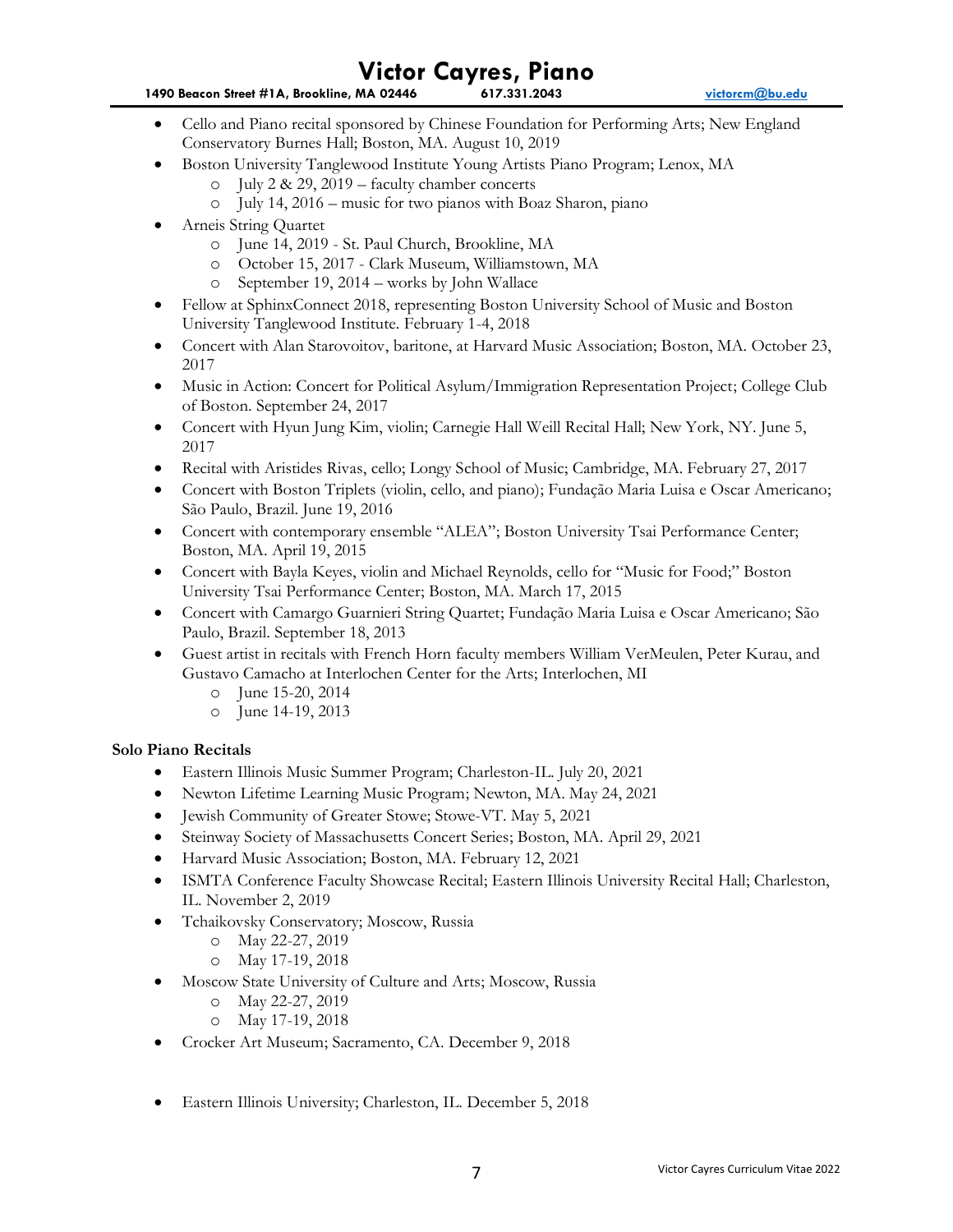- **1490 Beacon Street #1A, Brookline, MA 02446 617.331.2043 [victorcm@bu.edu](mailto:victorcm@bu.edu)**
- Boston University Tanglewood Institute Young Artists Piano Program; Lenox, MA
	- o July 30, 2018
	- o July 15, 2018 works by Justin Casinghino
- Longwood Towers; Brookline, MA. April 15, 2018
- Chopin Society of Connecticut; New Britain CT Museum of American Art. February 25, 2018
- Claflin University Department of Music; Orangeburg, SC. November 9, 2017
- Western Washington University College of Fine and Performing Arts; Bellingham WA. May 2017
- Dame Myra Hess Memorial Concert Series; Chicago, IL. August 3, 2016
- Lecture Recital on Brazilian Piano Music; Boston University Tanglewood Institute Young Artists Piano Program; Lenox, MA. July 21, 2016
- Recital of works by Joseph Summer; New England Conservatory Jordan Hall; Boston, MA. April 9, 2016
- Faculty Recital at Boston University School of Music; Boston, MA.
	- o February 8, 2019
	- o February 14, 2016
- Recital at Rolston Hall, Banff Center for the Arts; Banff-Alberta, Canada. February 27, 2015
- Concert at New England Conservatory Jordan Hall; Boston, MA. January 26, 2015
- Recital at Puerto Rico International Piano Festival; San Juan, Puerto Rico. January 10, 2015

# **Concerto Soloist**

- Bach Concerto no. 1 in D Minor and Mendelssohn Double Concerto with Ji Myung Kim, violin
	- o Sharon Chamber Players, Michael Korn, conductor. November 7, 2021
	- o Waltham Philharmonic Orchestra, Michael Korn, conductor. October 31, 2021
	- o Heartland Festival Orchestra, David Commanday, conductor. October 22-23, 2021
	- o EIU Symphonic Orchestra, David Commanday, conductor. October 10-11, 2021
- Orchestre des Jeunes de Fribourg, Fribourg, Switzerland, conducted by Theophanis Kapsopoulos
	- o Aula de l'Université de Fribourg. February 23, 2020
	- o Tour in the Czech Republic and Switzerland. August 10-20, 2003
	- o Aula de l'Université de Fribourg. February 11, 2001
	- o Aula de l'Université de Fribourg, conducted by Marc David; March 18, 2001
- Eastern Illinois University Orchestra, conducted by David Commanday; Charleston, IL. January 27, 2020
- OSUSP, Orquestra Sinfônica da Universidade de São Paulo; São Paulo, Brazil.
	- o Sala São Paulo, conducted by Roberto Tibiriç; June 25, 2016
	- o Camargo Guarnieri Hall, conducted by Ronaldo Bologna; March 27, 2001
- Sioux City Symphony Orchestra, Sioux City Orpheum Theatre, conducted by Ryan Haskins; Sioux City, IA. March 21, 2015
- Chamber Orchestra of New York, Carnegie Hall Weill Recital Hall, conducted by Salvatore di Vittorio; New York, NY. October 12, 2013
- Brno Philharmonic Orchestra, Besedni Dum Hall, conducted by Jan Moravec; Brno, Moravia, Czech Republic. September 22, 2012
- Boston Pops "BU Night at the Pops," conducted by Keith Lockhart, Symphony Hall; Boston, MA. May 21, 2011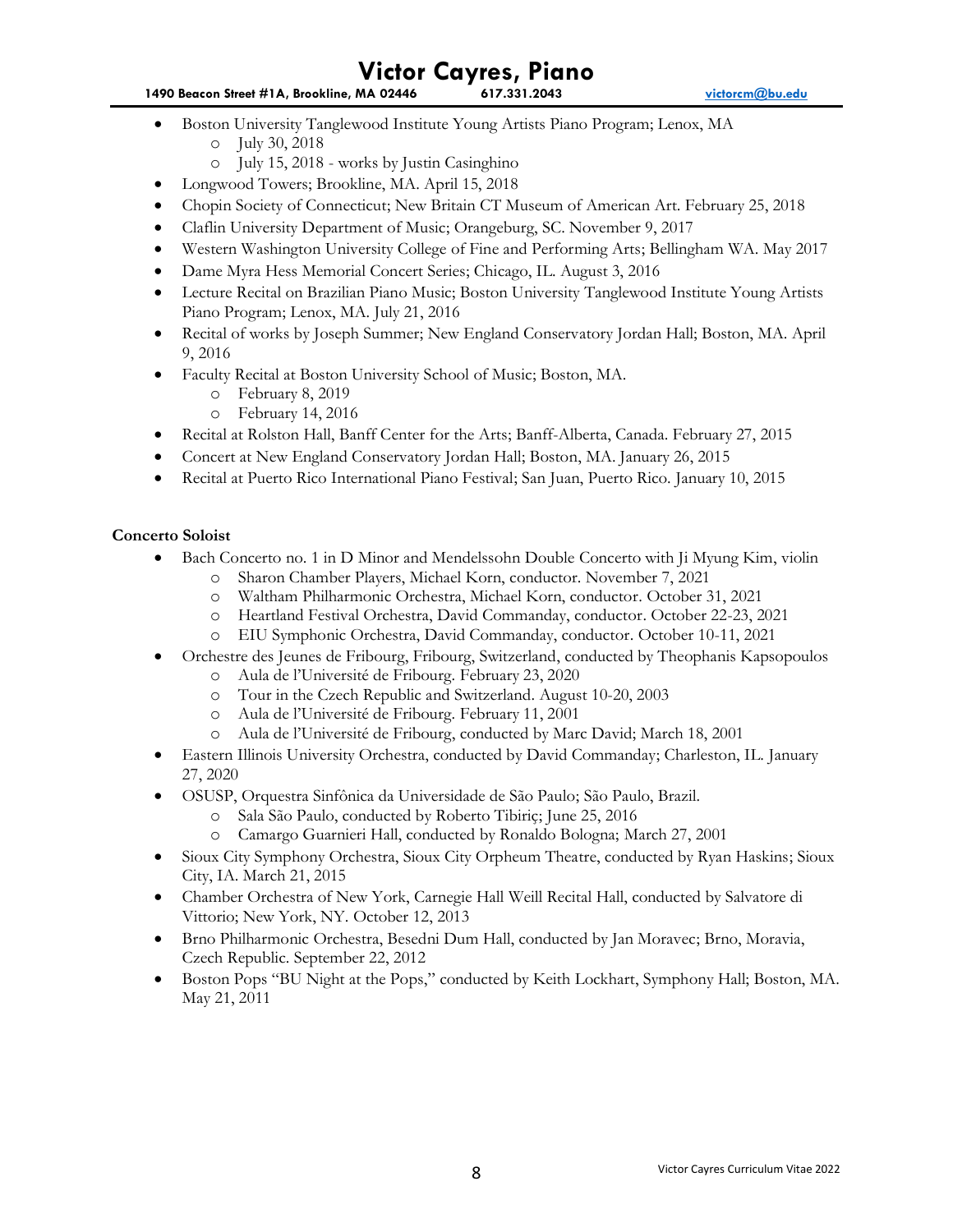- **1490 Beacon Street #1A, Brookline, MA 02446 617.331.2043 [victorcm@bu.edu](mailto:victorcm@bu.edu)**
- Boston University Symphony Orchestra, conducted by Zachary Bruno; Boston University Tsai Performance Center; Boston, MA. May 3, 2011
- New England Conservatory Symphony, conducted by Donald Palma, NEC's Jordan Hall; Boston, MA. May 13, 2007
- Symphony Pro-Musica, conducted by Mark Churchill; Boston, MA. May 6 & 7, 2006
- OCAM, Orquestra de Câmera da Universidade de São Paulo, conducted by Gil Jardim; Camargo Guarnieri Hall, São Paulo, Brazil. May 27, 28, & 29, 2003
- OSB, Orquestra Sinfônica Brasileira, conducted by Norton Morozowisk; Teatro Municipal, Rio de Janeiro, Brazil. June 28, 2002
- OPPM, Orquestra Petrobras Pro-Musica, conducted by Roberto Tibiriçá; Sala Cecilia Meireles Hall, Rio de Janeiro, Brazil. April 22, 2001

# **Competition Prizes**

- First prize 8<sup>th</sup> Iowa International Piano Competition; March 21, 2015
- First Prize Richmond Piano Competition at Boston University School of Music; Boston, MA. March 26, 2013
- Second Prize 18th Leoš Janáček International Piano Competition; Brno, Czech Republic. September 20, 2012
- First Prize Respighi Prize Competition; Chamber Orchestra of New York; New York, NY. April 3, 2012
- First Prize Concerto Soloists Competition at Boston University School of Music; Boston, MA. March 2011
- First prize New England Conservatory Commencement Competition; Boston, MA. May 18, 2007
- Second prize Florianopolis National Piano Competition; Florianopolis, Brazil. 2004
- First prize Nelson Freire Piano Competition; Rio de Janeiro, Brazil. 2003
- Third prize Artlivre International Piano Competition; São Paulo, Brazil. 2003
- First prize Petrobras International Competition; Rio de Janeiro, Brazil. 2002
- Second prize Gina Bachauer South American Competition; Goias, Brazil. 2002
- Second prize Sommerfestspiele Klavier Wettbewerb; Murten, Switzerland. 2001
- First prize Magdalena Tagliaferro International Piano Competition; São Paulo, Brazil. 2000
- "Best Performance of J.S.Bach" Magdalena Tagliaferro Piano Competition; São Paulo, Brazil. 2000
- First prize National Youth Instrumentalists Competition; Piracicaba, Brazil. 1998
- "Best Chamber Musician" National Youth Instrumentalists Competition; Piracicaba, Brazil. 1998

# **AWARDS**

- Zulalian Award Boston University; Boston, MA. October 12, 2012
- Election to membership in Pi Kappa Lambda Alpha Kappa Chapter Boston University School of Music; Boston, MA. May 10, 2012
- Scholarship to study with Fany Solter in Karlsruhe, Germany. 2001
- Honorable Deference Title from the Congress of Piracicaba City Hall in Piracicaba, Brazil for "great artistry and command in the music field." 1998